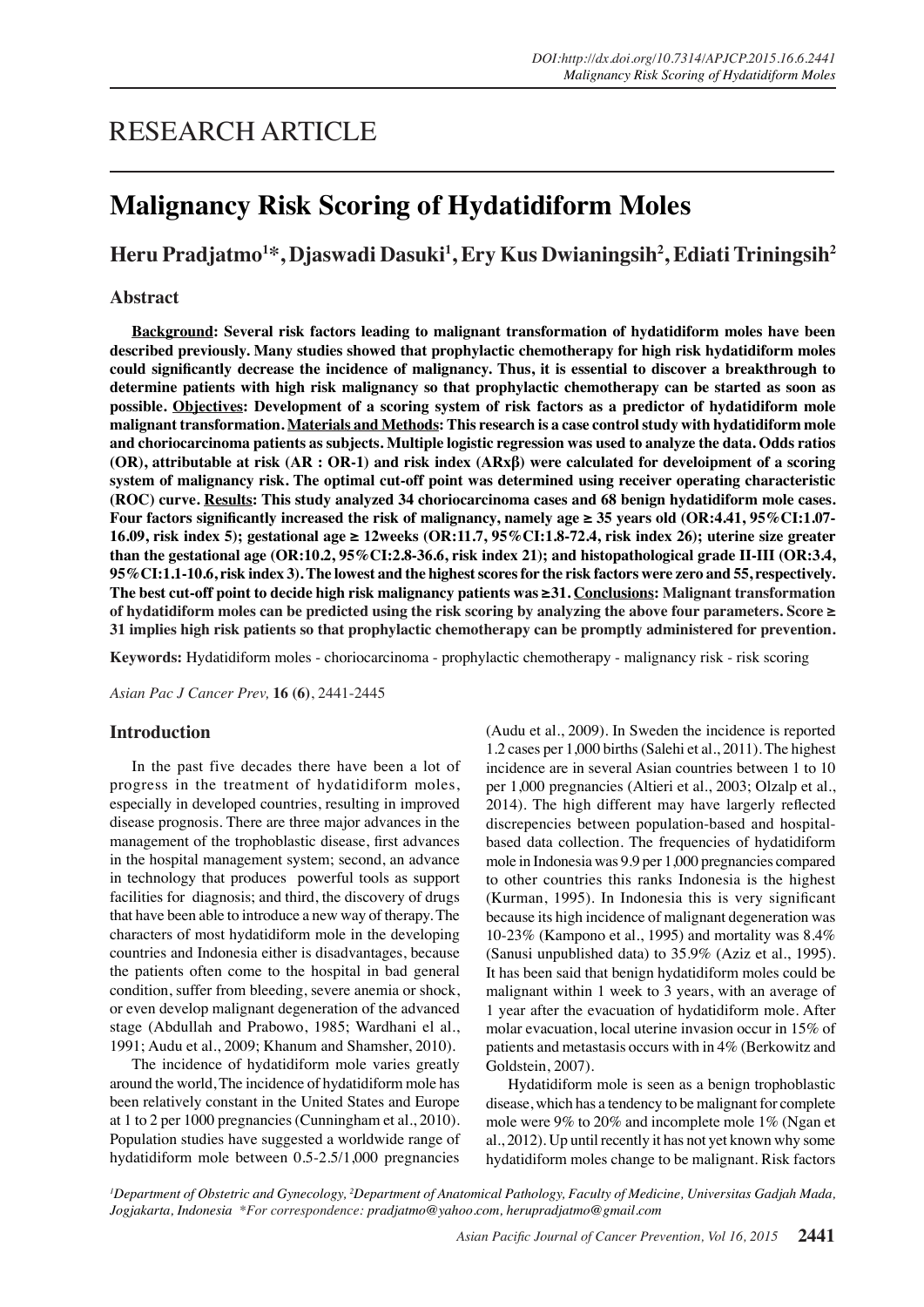#### *Heru Pradjatmo et al*

that can be recognized so far are age above 40 years old, excessive uterine enlargement, hCG level of more than 100,000 mIU/ml, lutein cysts more than 6 cm (Berkowitz and Goldstein, 2007), age of gestation (Aziz et al., 1995).

Studies in Indonesia reported that there was a relationship of histopathological classification to the occurring malignancy (Barnas and Aziz, 1982). Hertig and Mansell found that there was a correlation between anaplasia of trophobastic cells and the incidence of malignancy. Review of 858 patients with complete mole revealed that two fifth patients had marked trophoblastic proliferation (Berkowitz and Goldstein, 2007). On hydatidiform mole, it is concluded that if there is a higher histopathological grading level of hydatidiform mole then it is more likely that there will be a higher chance of malignant degeneration (Barnas and Aziz, 1982; Bernirschke et al., 2012).

β-HCG level played an important role, not only for diagnosis but also for prognosis and for further follow up. Unfortunately, β-HCG examination cannot be performed in all areas of Indonesia; the examination can generally be done only in the laboratories of major cities, in addition to the relatively high cost of examination for middlelow earners. As a result the patients will not comply for routinely assesment, it is an obstacle to follow up for patients with hydatidiform mole and early diagnosis of malignant changes of hydatidiform mole.

In Indonesia the incidence of malignant degeneration was10-23% (Kampono et al., 1995) and mortality was 8.4% (Sanusi, 1991) to 35.94% (Aziz et al., 1995). Several risk factor for malignant changes had been known, however, each patient may be had different number of risk factor, then they had different potential for malignant changes. The administration of prophylactic chemotherapy is aimed to reduce or inhibit the proliferation of trophoblastic cells so this will prevent metastasis but also reduced incidence and morbidity of local uterine invasion. (Berkowitz and Goldstein, 2007). The use of prophylactic chemotherapy at the time of molar evacuation is controversial. The purpose is mainly to prevent GTN development in high-risk patients who are unlikely to be compliant or for whom β-HCG surveillance is not available. Many studied found that prophylactic chemotherapy to high risk hydatidiform mole significantly decreased the incidence of malignant degeneration. Its seem that giving prophylactic chemotherapy is more beneficial in the high risk patients than the low risk ones for decreasing the incidence of persistent trophoblastic disease. However, in clinical practice to differentiate or to classify of high-risk correctly is difficult, as there is no universally accepted combination of risk factors that accurately predict GTN development. Prophylactic chemotherapy is not routinely offered in the United State and Europe. However, prophylactic chemotherapy is generally only used in those countries with limited resources to perform follow-up after evacuation (Uberti et al., 2009).

To reduce of giving unnecessary chemoprophylactic chemotherapy to prevent GTN development it is necessary to discover a breakthrough to determine which patients have a high-risk of hydatidiform mole to develop GTN, and then treat them with prophylactic chemotherapy.

The objectives of this study was to determine the risk factors of malignancy in patients with hydatidiform mole in Indonesia and determine the contribution of risk factors and develop the scoring system of risk factors to determine which patients are at low-risk and high-risk as candidates for giving prophylactic chemotherapy.

# **Materials and Methods**

This was a case-control study in which choriocarsinoma patients preceded with complete hydatidiform mole pregnancies were as the cases and the controls were patients with complete hydatidiform moles who did not experience malignant degeneration and had recovered one year from the time of the evacuation. The study population was patients of hydatidiform mole and choriocarsinoma treated at Dr Sardjito Hospital in Yogyakarta and Suradji Tirtonegoro Hospital in Klaten, Middle Java of Indonesia. Data was collected from the hospital medical records and if necessary completing data retrieval by correspondence or home visits. Inclusion criteria were all of those patients which had a history of diseases, diagnosis criteria of complete mole and all variables which were needed can be found. Bivariate analysis using Chi Square test and Multivariate analysis using Logistic Regresion and construct ROC curve were used to determine the best cut off point of the risk score.

#### **Results**

In a period of 8 years 78 cases of choriocarcinoma were found. Of the 78 cases, 34 cases met the inclusion criteria and complete the necessary data. There were 303 patients with hydatidiform mole as the control group selected at random (systematic random) as many as 68 cases of hydatidiform moles or 2 times of choriokarsinoma cases.

Table 1. shows the bivariate analysis of several variables assumed to be risk factors for the change towards malignancy such as age, number of pregnancies, gestational age, fundus height or uterine size and the grade of histopathological differentiation of hydatidiform mole. Of the five variables analyzed, the variable of number of pregnancies did not seem to be a risk factor for malignancy in which OR was 1.55 and p value was 0.34, whereas age, gestational age, fundus height or uterine size and the grade of histopathological differentiation of hydatidiform mole had effects on the occurrence of malignancy with OR of 3.16 and p value of 0.02, OR of 5.28 and p value of 0.006, OR of 13.92 and p value of <0.001, and OR of 4.69 and p value of <0.001 respectively.

Risk factors that were significant in bivariable analysis were then performed multivariable analysis using logistic regression. Multivariate analysis results in Table 2. show that the four variables were the risk factors that increased malignancy in which patients aged more than 35 years increased the risk of malignancy 4.4 times compared to those aged  $\leq$  35 years (OR 4.41 with p=0.03), gestational age  $\geq$  12 weeks increased the risk 11.7 times than that <12 weeks (OR 11.73 with p=0.008), uterine size greater than the age of the pregnancy increased the risk 10.2 times higher than patients with smaller uterine size or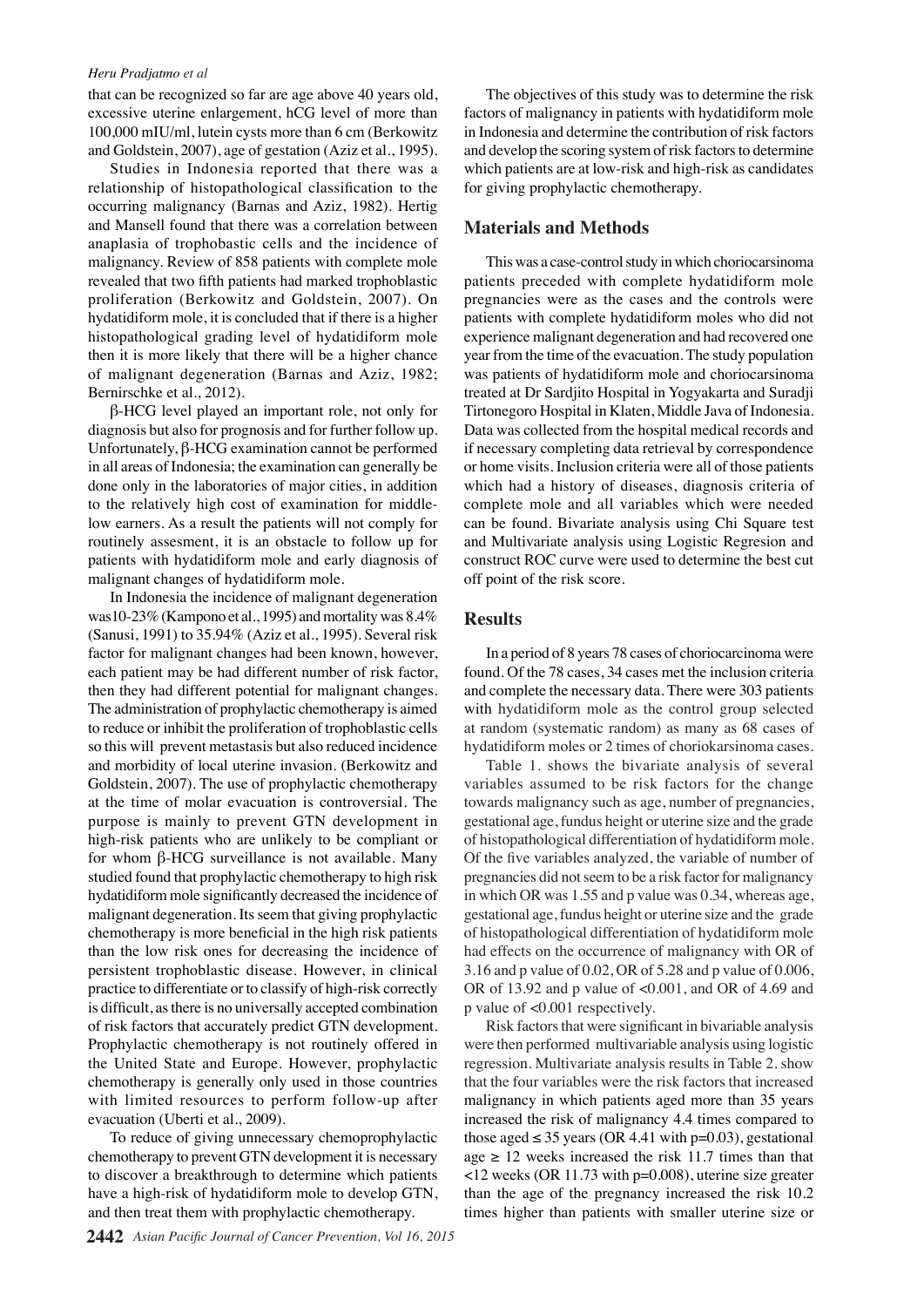**Table 1. Bivariate Analysis of Relationship between Hydatidiform Mole and Choriocarcinoma Patients with Several Variables of Patient Age, Number of Pregnancies, Gestational Age, Uterine Size and Degree of Hydatidiform Mole Differentiation**

| <b>Risk Factors</b> |                        | Hydatidiform Mole |              | <b>OR</b> | 95% CI        | p       |
|---------------------|------------------------|-------------------|--------------|-----------|---------------|---------|
|                     |                        | Malignant         | No Malignant |           |               |         |
| Age                 | $\leq$ 35 years        | 22(64%)           | 58 (85%)     |           |               |         |
|                     | $>35$ years            | 12(35%)           | $10(14\%)$   | 3.16      | 1.19-8.36     | 0.020   |
| Gravidity           | 1-3                    | 11 $(67.6%)$      | $16(23.5\%)$ |           |               |         |
|                     | $\geq 4$               | 23 (32.4%)        | 52 (76.5%)   | 1.55      | $0.57 - 4.25$ | 0.341   |
| Gestational age     | <12                    | $2(8.8\%)$        | $23(33.2\%)$ |           |               |         |
|                     | $\geq$ 12              | 31 (91.2%)        | $45(66.2\%)$ | 5.28      | 1.34-24.28    | 0.006   |
| Fundus height       | $\leq$ gestational age | $5(14.7\%)$       | 48 (70.6%)   |           |               |         |
|                     | >gestational age       | $29(85.3\%)$      | $20(29.4\%)$ | 13.9      | 4.71-41.11    | < 0.001 |
| Grade of HM         | Grade I                | $10(29.4\%)$      | $45(66.2\%)$ |           |               |         |
|                     | Grade II-III           | 24 (70.6%)        | $23(33.8\%)$ | 4.69      | 1.92-11.46    | < 0.001 |

**Table 2. Multivariate Analysis with Logistic Regression on Risk Factors: Patient Age, Gestational Age, Uterine Size and Histopathological Grade of Hydatidiform Moles**

| <b>Risk Factors</b>     | OR    | CI(95%)    | ß    | р                           |  |  |
|-------------------------|-------|------------|------|-----------------------------|--|--|
| Age of patient          |       |            |      |                             |  |  |
| $>$ 35 years            | 4.41  | 1.07-16.09 | 1.48 | 0.03                        |  |  |
| Gestational age         |       |            |      |                             |  |  |
| $> 12$ weeks            | 11 73 | 1.89-72.48 | 2.46 | 0.008                       |  |  |
| Fundus height           |       |            |      |                             |  |  |
| > gestational age       | 10.22 | 2.85-36.67 |      | $2.\overline{3}0.0^{0.004}$ |  |  |
| Histopathological grade |       |            |      |                             |  |  |
| Grade II-III            | 3.42  | 1.10-10.63 | 1.23 | 0.03                        |  |  |

75.0 **Table 3. Weighting Index Calculation of Risk Factors for Malignancy in Hydatidiform Moles**

| <b>Risk Factors</b>   |       | OR Attributable at Coeff. $\beta$  |      | Risk             |  |
|-----------------------|-------|------------------------------------|------|------------------|--|
|                       |       | Risk $(OR-1)$ $(AR x \beta)$ Index |      |                  |  |
| Age of patient:       |       |                                    |      |                  |  |
| $\leq$ 35 years       |       |                                    |      |                  |  |
| $>35$ years           | 4.41  | 3.41                               | 1.48 | 5                |  |
| Gestational age:      |       |                                    | 25.0 |                  |  |
| $<12$ weeks           |       |                                    |      |                  |  |
| $>12$ weeks           | 11.73 | 10.73                              | 2.46 | 26               |  |
| Uterine size:         |       |                                    |      |                  |  |
| Smaller/appropriate   |       |                                    |      | $\left( \right)$ |  |
| Greater than GA       | 10.22 | 9.22                               | 2.32 | 21               |  |
| Histopathology grade: |       |                                    |      |                  |  |
| Grade I               |       |                                    |      |                  |  |
| Grade II-III          | 3.42  | 2.42                               | 1.23 |                  |  |

according to the age of the pregnancy (OR 10.22 with p=0.004) and the grade of histopathological differentiation of hydatidiform mole grade II-III increased the risk 3.4 times compared to patients with hydatidiform mole grade I (OR 3.42 with p=0,03).

With the identified risk factors, the contribution of each factor in increasing the risk of malignancy in hydatidiform mole was not the same. Each individual patient did not have all four risk factors and the combination was of course different; thus, it was certainly necessary to assess the contribution of each risk factor. For it, the weighting of each risk factor was made with the calculation, weighting index is equal to Attributable at Risk  $(AR) \times \beta$  where Attributable at Risk (AR) is equal to Odd Ratio (OR)-1 and β is the β value of logistic regression results. Weighting index calculation results are shown in Table 3. The weighting results of patient age, number of pregnancies,

**Table 4. Sensitivity and Specificity Analysis Result of Each Total Risk Score of Hydatidiform Moles**



sensitivity and specificity if the score was as "cut of  $\frac{1}{2}$  as listed in Table 4. From the results, the best cut  $\frac{1}{2}$  point" was chosen from the score with the distance  $\ddot{\mathbf{g}}$ etween s $\ddot{\mathbf{g}}$  sitivity and specificity was the most narrowed  $F$ Table 4). Writh the score of 31 sensitifity was 0.82 and  $\frac{1}{2}$ specificity  $\frac{1}{2}$  was 0.82).  $\frac{1}{2}$  ubsequently, ROC curve was made with the vertical axis as sensitivity and the horizontal axis  $\frac{1}{2}$  $\frac{3}{8}$ s 1-specificity as plotted in Figure 1. The best "cut of point" is the plot point closest to the top left corner with  $\overline{\mathbf{S}}$ ensitivity value=1. Newly diagnosed without treatment Newly *diagnosed with the atment* Persistence or reculterate Remission

**Chemotherapy** 

Chemotherapy

**12.8**

**51.1**

**75.0**

The results of this study found that patient age, gestational age, fundal height or uterine size and the grade of histopathology differentiation in patients with hydatidiform mole were risk factors for malignancy. The four risk factors were calculated their weighting contribution in increasing the risk of malignancy. The weighting results were used to conduct scoring on the research subjects and the ROC curve was made to determine the best "cut of point" to distinguish hydatidiform mole patients with high risk and low risk of having the possibility of malignancy. This study obtained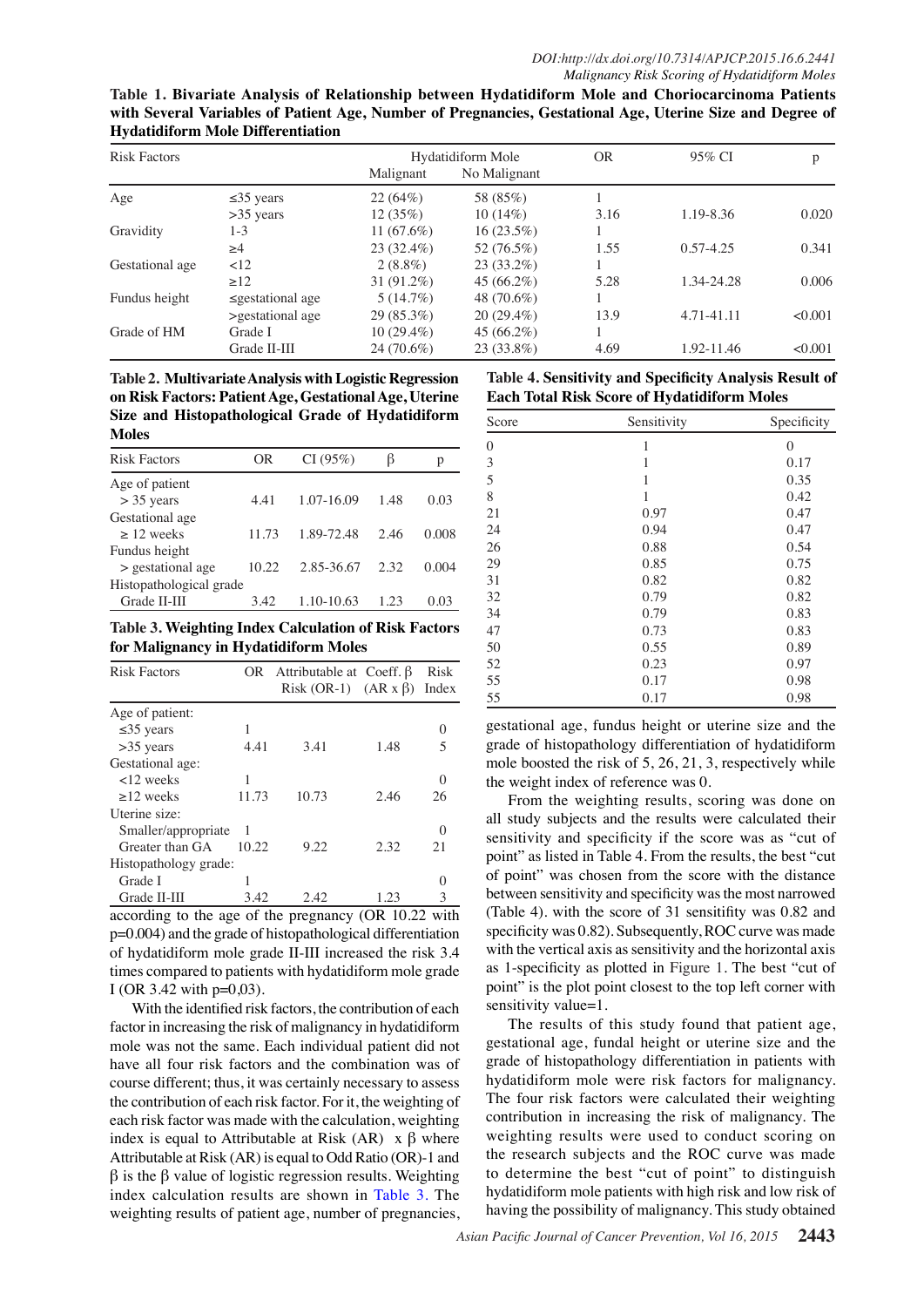

**Figure 1. Receiver Operating Characteristic (ROC) curve of Malignant Risk Scoring of Hydatidiform Moles.** The risk scores of hydatidiform moles patients plotted from Table 4

a score of 31 as a "cut of point". Thus, if a patient with the four risk factors and the total score is 31 or more, then the patient is at risk of malignancy and can be given chemoprophylatic with methotrexate or actinomycin D to prevent the development of choriocarcinoma.

### **Discussion**

Women aged over 35 years show an increased risk of the incidence of complete mole. This is caused the ovum of older women frequently experience abnormal fertilizations. At age over 35 years, the risk of the complete mole increases 2 times, while over 40 years the risk can increase up to 7.5 times (Berkowitz and Goldstein, 2007). The older patient results in the lower body immunity; the lower body immunity causes tumor cells to undergo proliferation and differentiation of cells. In older women, cellular immunological response is diminishing so that tumor cells grow progressively and an angioinvasion occurs.

The fundus height or uterine size larger than gestational age is a classic sign of a complete mole found to be approximately 50% of cases. The growing endometrial cavity is filled by chorionic tissues. The size of the uterus growing faster is generally associated with high hCG levels as a result of a rapid growth of trophoblast (Berkowitz and Goldstein, 2007). At 14 weeks of gestation, complete moles undergo a rapid rise of hCG levels. This circumstance distinguish normal pregnancies that show hCG level to begin to decrease. A rapid rise in hCG levels show rapid activities of trophoblast and it is a risk factor for malignant degeneration (Berkowitz and Goldstein, 2007). The condition of rapid trophoblast growth and the size of the uterus larger than gestational age might result in spontaneous expulsion at gestational age of 12-14 weeks or 12-16 weeks (Audu et al., 2009).

Histopathologically, the classification of hydatidiform moles by Hertig and Mansell is as follows: Grade I: apparently benign, that is, the microscopic profile in accordance with hydatidiform mole without or with mild proliferation of trophoblastic cells. Grade II: Potentially malignant, that is, the microscopic profile accordance with hydatidiform moles, accompanied by moderate proliferation and mild to moderate anaplasia of trophoblastic cells. Grade III: Apparently malignant, that is, the microscopic profile in accordance with hydatidiform moles, accompanied by intense proliferation and severe anaplasia of trophoblastic cells. The previous studies on the relationship of histopathological classification to malignant degeneration have obtained different results (Bernirschke et al., 2012). Studies in Indonesia reported that there was a relationship of histopathological classification to the occurring malignancy (Barnas and Aziz, 1982). Hertig and Mansell (1953) found that there was a correlation between anaplasia of trophobastic cells and the incidence of malignancy. In this study found that grade of histopathological differentiation had significantly increased risk with OR 3.4. However, due to grade of histopathological differentiation have been shown to be inconsistent and not predictive of malignancy, there was a sugestion that if a scoring system is to be universal value it should not include histological grading of hydatidoform mole.

The administration of prophylactic chemotherapy to high risk hydatidiform mole is aimed to reduce or inhibit the proliferation of trophoblastic cells so this will prevent malignant changes (Berkowitz and Goldstein, 2007; Hoffman et al., 2012). Prophylactic chemotherapy is given particularly to the patients of high risk complete moles. A randomized study to 71 patients with complete hydatidiform moles assaign into two groups, one group of 39 patients was treated with single course of methotrexate and citrovorum factor resque as chemoprophylaxis group, the other group of 32 patients was not treated as a non chemoprophylactic group. The result after evacuation and follow up found four patients from the treated group (10.3 %) and ten patients from the untreated group (31.3 %) developed persistent trophoblastic disease. They also found the incidence of persistent trophoblastic disease among the high risk patients in the treated group than in the untreated group (14.3 *vs* 47.4% and p <0.05) (Kim et al., 1986). Its seem that giving prophylactic chemotherapy is more beneficial in the high risk patients than the low risk ones for decreasing the incidence of persistent trophoblastic disease (Kim et al., 1986; Berkowitz and Goldstein, 2007).

A study of 247 pregnant patients with complete hydatidiform moles was carried out and they received Actinomycin D at the time of curettage evacuation with the dose of 12 mg/kg/day intravenously given 3 days before the evacuation and 2 days after the evacuation. In the moles with expulsion, the same procedure was given 5 days after the evacuation. The result showed the incidence of local invasion in 10 patients (4%) and not any metastasis (Berkowitz and Goldstein, 2007) . Side effects and toxicity of therapy or prophylactic chemotherapy with Actinomycin D or Methotrexate were reported mild, including nausea, vomiting, abdominal pain, and fever but those were disappeared after treatment (Wardani et al., 1991; Samadan-Cagayan, 2008). Other study evaluated 420 patients with molar pregnacy, 293 patients with prophylactic chemotherapy and 127 without prophylactic chemotherapy. They found that 22 patients  $(7.5\%)$  in the treated group and 23 patients (18.1 %) in the untreated